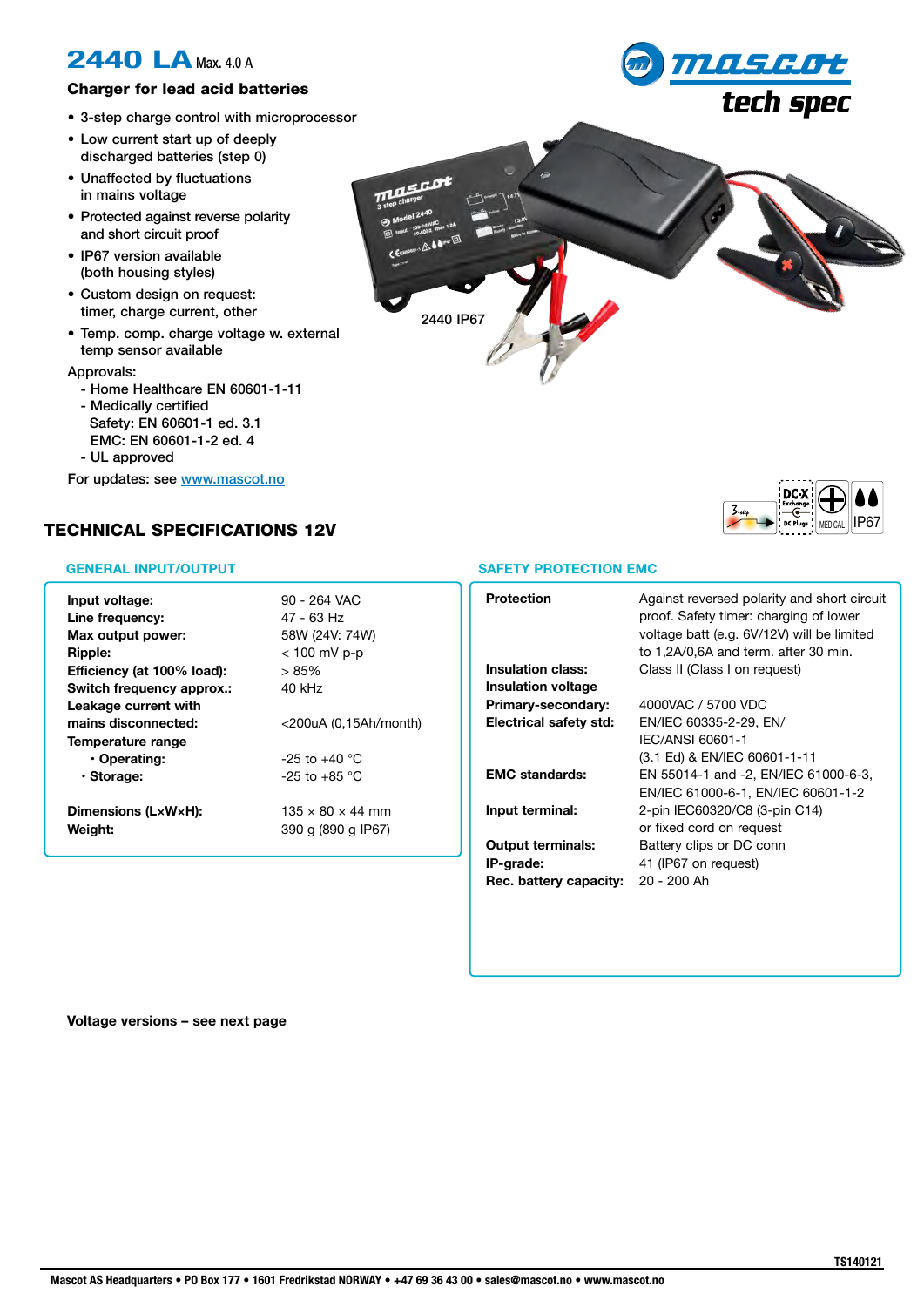

#### **Charge control - Ladekontroll (LED indication)**

|            | Step 0<br>< 30 min                        | Step 0<br>> 30 min | Step 1                                                               | Step 2                                                                               | Step 3                                                                                                     | <b>Float charge</b>                                                         |
|------------|-------------------------------------------|--------------------|----------------------------------------------------------------------|--------------------------------------------------------------------------------------|------------------------------------------------------------------------------------------------------------|-----------------------------------------------------------------------------|
|            | (Yellow)                                  | (Red=error)        | (Yellow)                                                             | (Flash Yellow)                                                                       | (Green)                                                                                                    |                                                                             |
| 6V         | $1.2A \pm 0.2A$<br>(batt volt $< 5.25V$ ) | < 0.2A             | $4.0A \pm 0.2A$<br>(batt volt $> 5.25V$ )<br>(until $Vbat = 7.35V$ ) | $7.35V \pm 0.1V$<br>(until I charge $<$ 1.2A or $>$ 4hr)<br>tapering charge current  | $6.85V \pm 0.1V$ (until I charge $> 4.0A$ )<br>supply current up to max 4.0A<br>for possible parallel load | 4.0A<br>Pulsing current at safe float<br>volt. level for max topp. of batt. |
| 12V        | $1.2A + 0.2A$<br>(batt volt< 10.5V)       | < 0.2A             | $4A \pm 0.2A$<br>(batt volt $>10.5V$ )<br>(til Vbat = $14.7V$ )      | $14.7V \pm 0.1V$<br>(until I charge $<$ 1.2A or $>$ 4hr)<br>tapering charge current  | 13.7V $\pm$ 0.2V (until I charge $>$ 4.0A)<br>supply current up to max. 4.0A<br>for possible parallel load | 4.0A<br>Pulsing current at safe float<br>volt. level for max topp. of batt. |
| <b>24V</b> | $0.6A \pm 0.2A$<br>(batt volt $<$ 21V)    | < 0.2A             | $2.5A \pm 0.2A$<br>(batt volt $<$ 21V)<br>(until $Vbat = 29.4V$ )    | $29.4V \pm 0.1V$<br>(until I charge $<$ 0.6A or $>$ 4hr)<br>tapering charge current  | $27.4V \pm 0.2V$ (until I charge $> 2.5A$ )<br>supply current up to max 2.5A<br>for possible parallel load | 2.5A<br>Pulsing current at safe float<br>volt. level for max topp. of batt. |
| 36V        | $0.4A \pm 0.1A$<br>(batt volt $<$ 31.5V)  | < 0.2A             | $1.6A \pm 0.1A$<br>(batt volt $> 31.5$ V)<br>(until Vbat = $44.1V$ ) | $44.1V \pm 0.2V$<br>(until I charge $<$ 0.4A or $>$ 4hr)<br>tapering charge current  | 41.1V $\pm$ 0.2V (until I charge $>$ 1.6A)<br>supply current up to max 1.6A<br>for possible parallel load  | 1.6A<br>Pulsing current at safe float<br>volt. level for max topp. of batt. |
| 48V        | $0.3A \pm 0.1A$<br>(batt volt < 42V)      | < 0.2A             | $1.3A \pm 0.1A$<br>(batt volt $>420$ )<br>(until Vbat $=$ 58.8V)     | $58.8V \pm 0.3V$<br>(until I charge $< 0.3A$ or $> 4hr$ )<br>tapering charge current | $54.8V \pm 0.3V$ (until I charge $> 1.2A$ )<br>supply current up to max 1.2A<br>for possible parallel load | 1.2A<br>Pulsing current at safe float<br>volt. level for max topp. of batt. |



Charging characteristics and LED indication (LED) indikasjon (data for 12V version) LED indication<br>V version)

**INDICATOR:**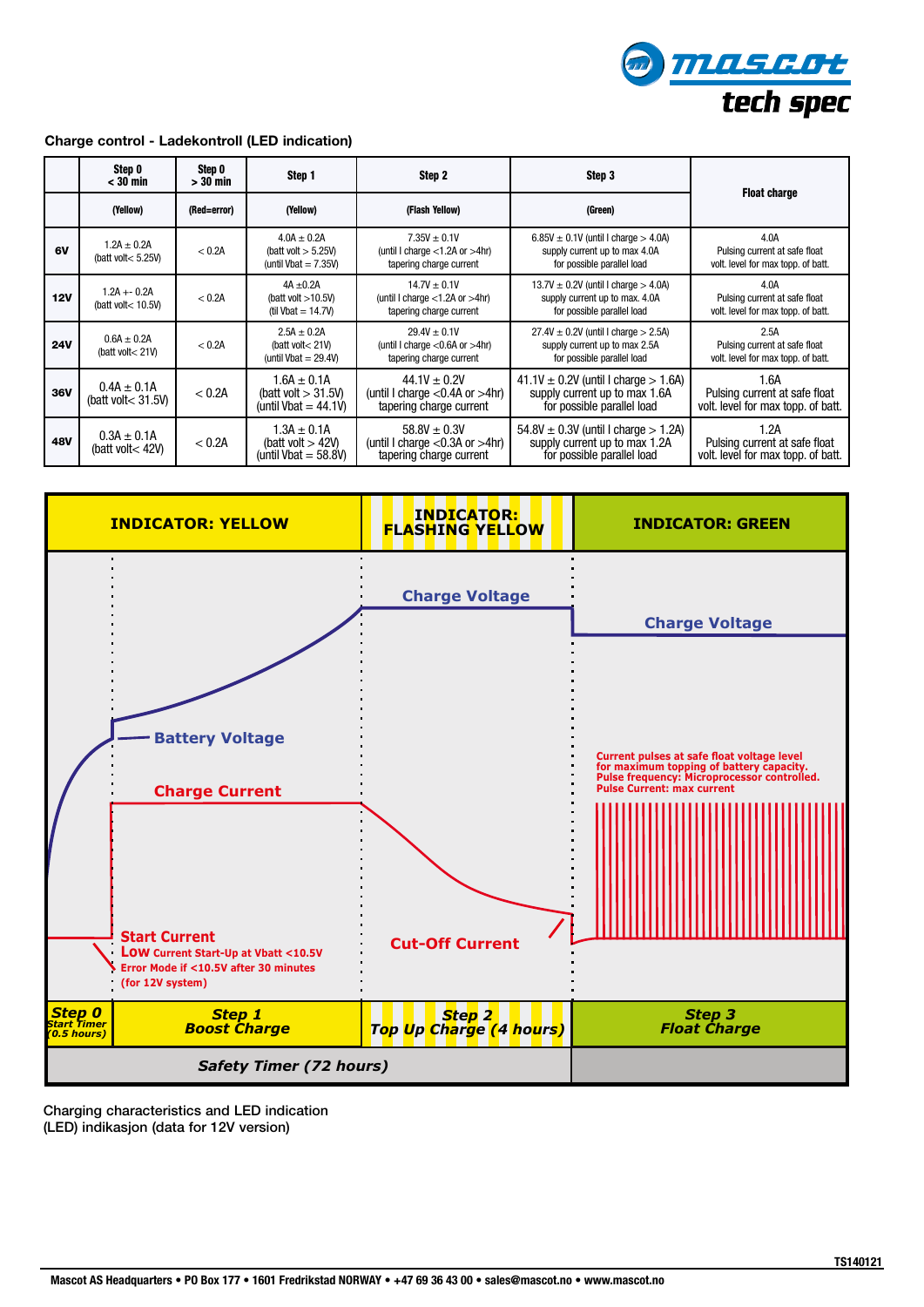